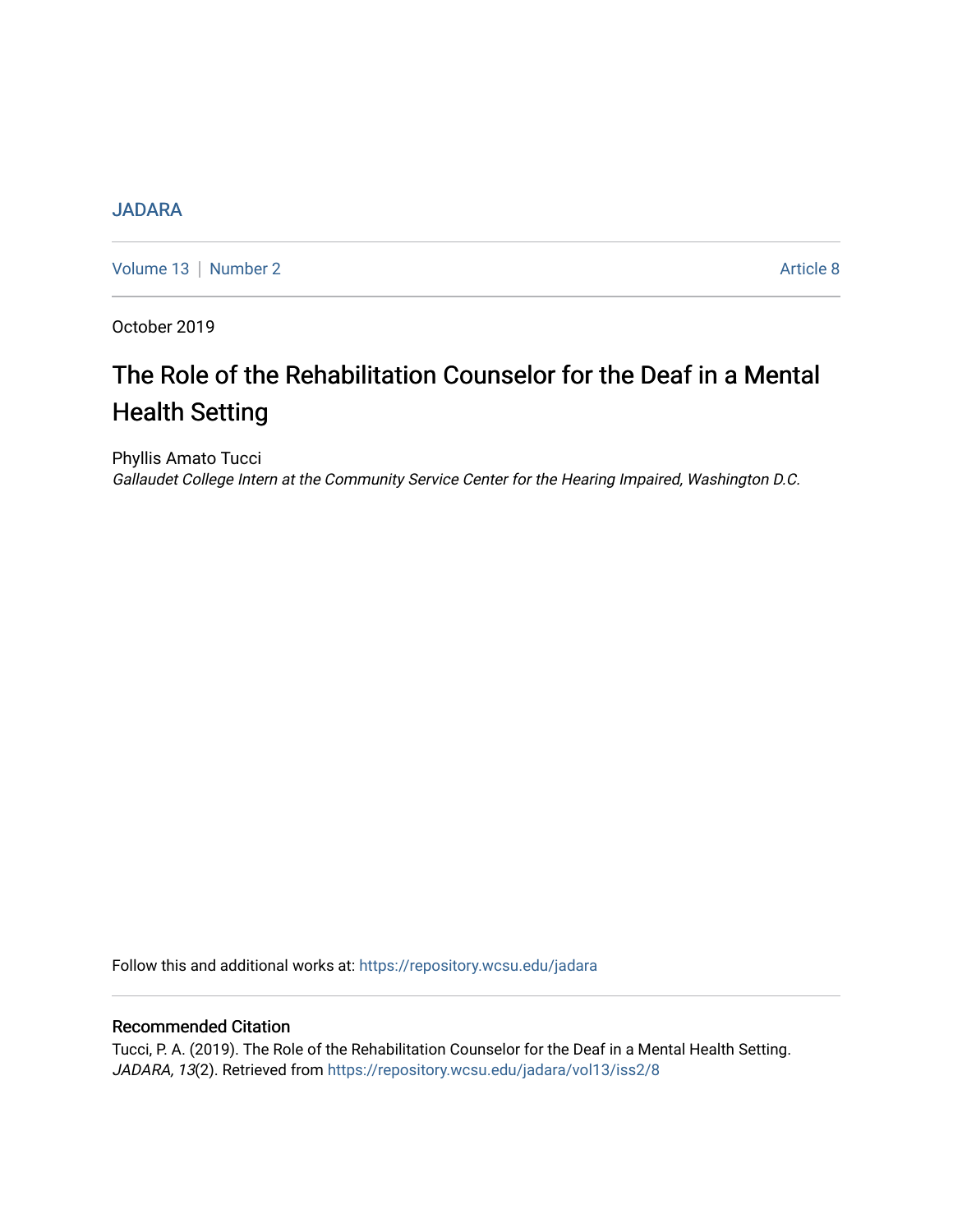#### Phyllis Amato Tucci, R.N.

The early 1960's marked the development of a new frontier of service for the deaf: specialized mental health care. Soon after the New York pilot project opened its doors in April 1955 at the New York State Psychiatric Institute and in January 1963 at Rockland State Hospital, other rehabilitation centers, hospitals, and clinics instituted similar mental health care services. These services continue to increase in number and in the variety of profes sionals involved in mental health care. Most recently, the key goal in mental health care for deaf people has been comprehensiveness. Increasing knowledge leads to greater profes sional specialization in a variety of mental health fields.

This paper will examine the results of a survey of mental health facilities offering special programs for deaf people. The results should provide insight into how the services of an RCD are actually utilized, and whether or not the traditional domain, the Vocational Rehabilitation office, has altered. Secondly, the work of the RCD will be differentiated from the roles of other mental health profes sionals. This analysis should assist in deline ating the unique nature and purpose of the Rehabilitation Counselor for the Deaf. Thirdly, the advantages of in-hospital RCD services will then be discussed. Finally, an existing compre hensive model of a mental health program for the deaf will be presented.

#### QUESTIONNAIRE SURVEY RESULTS

A questionnaire was distributed to mental health facilities to elicit opinions about the role and functions of a rehabilitation counselor and /or rehabilitation counselor for the deaf in mental health work. The 10-question form was sent only to those psychiatric facilities offering programs for deaf people. The 15 places selected represent a sampling from the listing in the April 1978 Directory Issue of the American Annals of the Deaf.

Results show that at the time of the survey.

8 of the 15 facilities did not have either an RC or RCD on staff. These respondents referred patients requiring rehabilitative assistance to counselors at the state Division of Vocational Rehabilitation (VR) office who regularly work with deaf people. Four facilities employed both an RC and RCD. Two facilities staffed an RC, but no RCD. One facility employed two RCD's but no RC. While RCD services were repeatedly helpful to overall mental health care planning, there was no agreement on whether these services should be based in-hospital or in a VR office.

Patient contact hours with RC/RCD averaged about  $1\frac{1}{2}$  hours per day, ranging from 4 hours daily to "whenever necessary." Team conferences involving the RC/RCD ranged from 3 hours per week to "when necessary." Except for one facility, all facilities offered at least the following departments: psychiatry/psychology, nursing, social work, physical and adjunctive therapy. Average deaf inpatient census per annum was 22, ranging from 3 to 43. Average deaf outpatient census was 39, ranging from 0 to 270.

Three of the 10 questions required subjec tive responses. The first of these questions asked for a brief description of the role of the RCD. The facility that employed two RCD's replied:

Neither RCD does rehab counseling. One counselor coordinates the inpatient program for the hearing impaired, and does a variety of jobs usually done by the social worker and nurse-clinician. The other RCD is responsible for grant writing, some program development, public relations, and intake for our out patient program.

Facilities which referred deaf patients to the local DVR usually described the RCD's role in more general terms.: ''Evaluation training, job placement, follow-up," or simply "handled by our state Rehab Consultant." One facility considered the function of an RCD to be limited

1

Ms. Tucci is a Gallaudet College intern at the community service center for the hearing impaired, Washington, D.C. 16 Vol. 13 No. 2 October 1979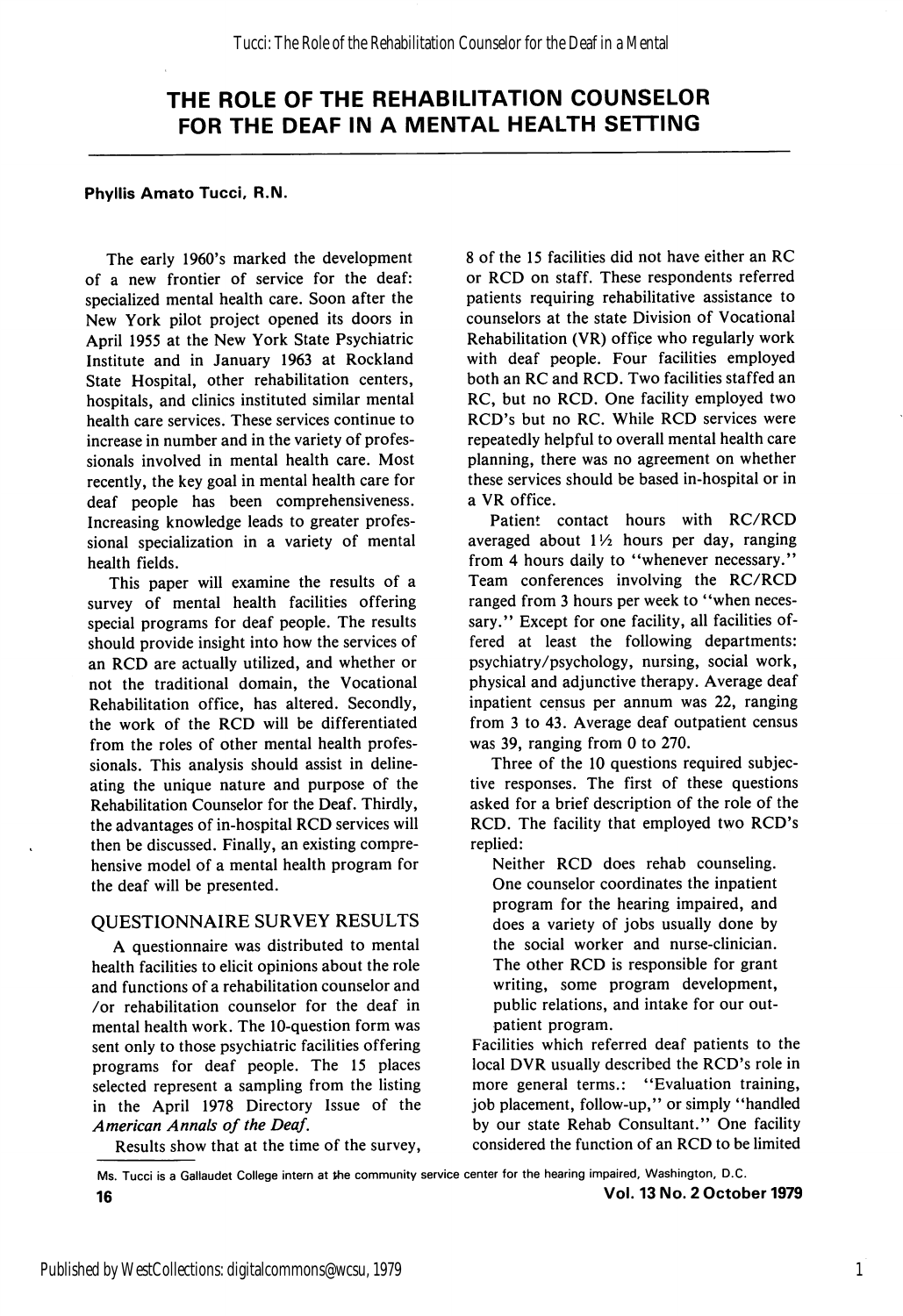#### *JADARA, Vol. 13, No. 2 [1979], Art. 8*

# THE ROLE OF THE REHABILITATION COUNSELOR FOR THE DEAF IN A MENTAL HEALTH SETTING

to job finding. Others regarded the role more broadly, such as: ". . . RCD sees inpatients and outpatients, works in aftercare, visits com munity facilities, and develops programs in communities; it is a multifaceted job." A few facilities mentioned personal and vocational counseling, and interpreting as duties within the role of the RCD.

The second question asked the respondent to differentiate between the functions of a rehabilitation counselor and a social worker. The third question solicited an opinion about the particular advantages a patient has when an RC or RCD is part of the staff. Opinions differed markedly. One response, written by a social worker, reflected the struggle for role identify that has been occurring between the fields of social work and rehabilitation counseling:

I have yet to see a strong rehabilitation counselor with skills to compete with the breadth of a social worker's skills... I'll be damned if I've figured out what they offer except a particular set of contacts and knowledge of specific laws and policies - both of which could be learned by a social worker as well.

About half of the respondents viewed the functions of the rehabilitation counselor (RC) or RCD as being more specific than those of the social worker. The social worker was con sidered to be responsible for the "general welfare of the patient" and ''all other needs, not only job related." The other half of the replies contrasted with this view by including functions other than job training and place ment in the role of the RCD. Such functions were: personal and guidance counseling and preparing the patient for a job. Several par ticipants failed to differentiate between the two professional groups, merely stating that the roles of the social worker and rehabilita tion counselor "overlap."

Except for one facility that did not respond to the third subjective question, all facilities saw advantages in having an RCD on staff. One response read: "The (RCD) has knowledge of Sign Language, and knowledge about deafness; he/she knows about the possibilities, process, and procedure of rehabilitation." Another response read: "The RCD assists in the development of life and job skills, helps with increasing effective interper sonal relationships." Still another responded: "The RCD helps the patient toward the end goal of therapy — to live independently, with a measure of security."

Only two respondents mentioned a dis tinguishing contribution the RCD can make: the development of new human service pro grams in the community. The RCD can be the motivating force behind the establishment of necessary community support services.

Survey results suggest that the tasks of RCD's currently working in mental health facilities are most often vocationally-related. Secondly, the functions an RCD performs will be largely dependent upon the needs of the particular facility employing the RCD. Third ly, as the availability of other mental health professionals in a facility increases (e.g., psychiatric social worker, psychiatric nurse, OT personnel), functions of the RCD become more tightly vocational in nature. A fourth observation concerns the apparent role confu sion of the social worker and the RC/RCD. In some facilities, overlap in functions are ex pected, but survey results offered no general agreement on where the overlaps occurred.

#### DISCUSSION

Ambiguity seems to exist when the RCD is employed where a patient is given many diffe rent kinds of help. Since the scope of an RCD's position varies according to facility and composition of the mental health staff, it is helpful to consider what the other team members do.

The *psychiatrist*. The psychiatrist uses knowledge of medicine, psychiatry, and deaf ness to aid and modify chemotherapeutic regimens. Drugs are frequently necessary to render the patient more responsive to therapy (Robinson, 1978). The psychiatrist evaluates the readiness of the patient to begin other types of therapy, as well as rehabilitation, and pro vides psychotherapy as may be appropriate.

The *psychologist*. The psychologist engages in psychotherapy with the patient, and is responsible for diagnostic pscyhological testing (Rainer & Altshuler, 1966). These duties re quire the ability to communicate proficiently in

2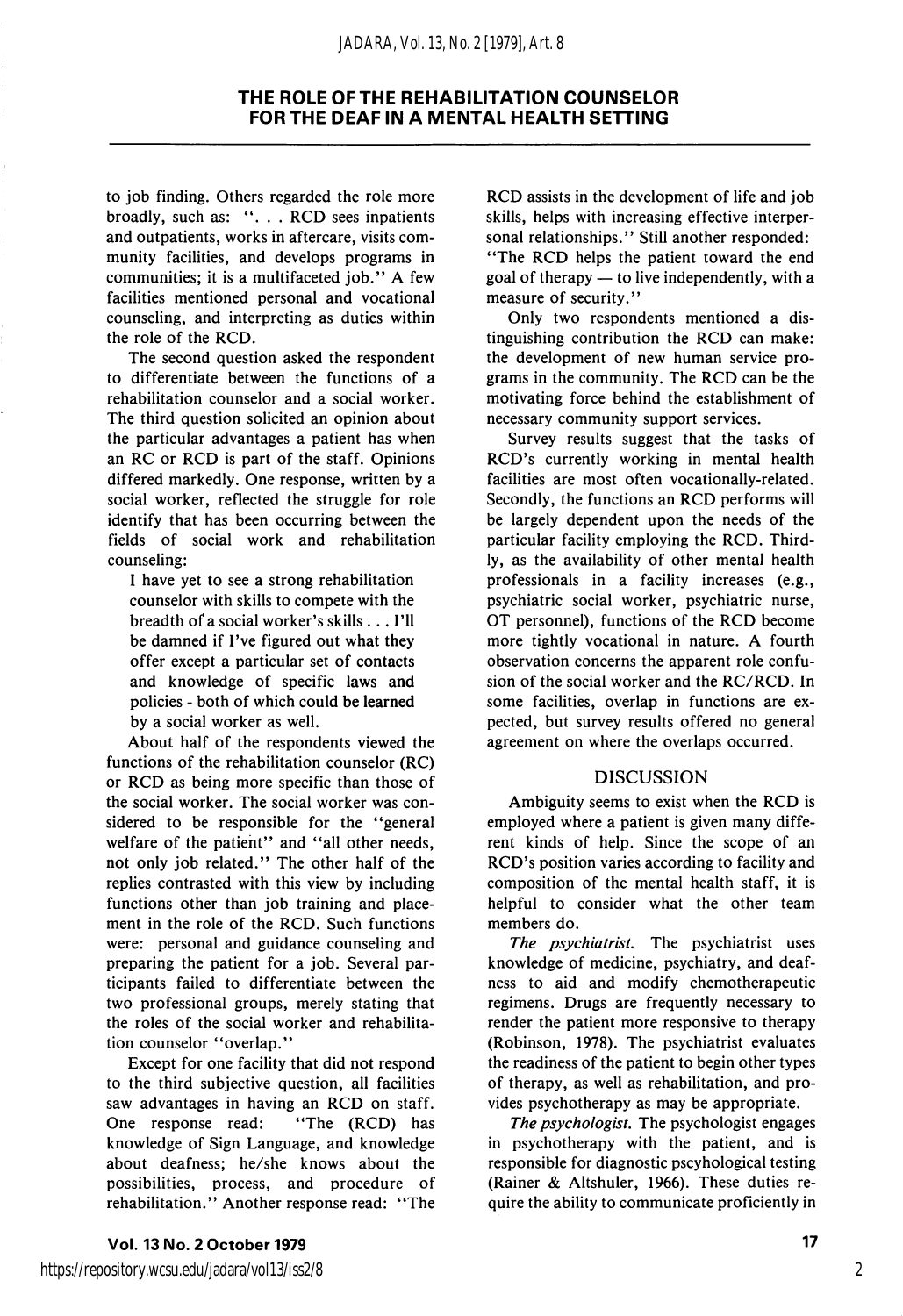the mode most comfortable to the patient or group. The psychologist needs to be aware of the psychology and adjustment problems of deafness so that behavior is not misinterpreted or mislabeled.

The psychiatric nurse. This professional has a continuous source of feedback from the pa tient, and is one professional member of the team who spends the most time with the pa tient. Therefore, information from the nursing staff is extremely valuable to the RCD assess ing the patient's progress. The nurse maintains and promotes a therapeutic environment that allows and encourages the patient to gradually assume independence (Robinson, 1971). The success of the general treatment plan depends largely on how well that plan is implemented by the nurse.

The social worker. The social worker focuses on the patient's social functioning, and on the interaction of person with environment (Morales & Sheafor, 1977). The social worker undertakes family treatment, group therapy and individual counseling (Kahn, 1973) to help the patient arrive at a more satisfying and beneficial relationship with people and the world around him. Social work often involves changing living conditions and securing com munity resources.

The RCD. The RCD is concerned with a patient's abilities, preferences, skills (both voca tional and personal) and life work that will foster a sense of well-being. These traits are ex amined during counseling. The patient is helped to learn more about himself, his handi cap, and how these traits relate to the world of work (McGowan & Porter, 1977). The counseling relationship is product-oriented and cooperative. Both RCD and patient must be looking ahead, readying the patient for transition into the world outside the hospital. Goals themselves are vocationally-motivated and action-based. The RCD plans and facilities patient activity, enabling the patient to ex perience success along the way.

Although counseling is a function of both the social worker and RCD, the focus of the counseling relationship differs. The social worker is interested in the social adjustment of the individual. The RCD directs the counseling process to the person's vocational adjustment.

Since both professionals offer a type of social service, their roles often overlap. However, there tends to be greater overlap in mental health programs for deaf people than in regular mental health programs. This tendency is most likely due to the paucity of mental health professionals able to work effectively with deaf people. Because the RCD is a specialist in deafness, the role will expand to provide services unavailable from other sources.

# THE COMPREHENSIVE NEW YORK PROJECT

While several mental health programs for deaf people have published descriptions of their services (Ferguson, Gough, & Hester, 1976; Robinson, 1971), the New York mental health project for the deaf appears to have one of the most comprehensive programs (Rainer & Altshuler, 1978; 1970). The out-patient unit is run by New York State Psychiatric Institute; the 30-bed inpatient program is located at Rockland State Hospital, Orangeburg, N.Y. The RCD is employed by the hospital, and is part of the comprehensive plan: inpatient and outpatient services, partial hospitalization, community services, diagnostic services, and rehabilitation and transitional services. While many centers are busy expanding their services for the hearing population, the New York pro ject has already adapted the required services to the special needs of the deaf.

Rehabilitation services were not an original part of the inservice program at Rockland State. They were instituted as a solution to a growing problem at the hospital. Patients had been referred to state DVR offices immediately following discharge. The lengthiness and com plexity of the VR process seemed to cause problems for the discharged patients. As they waited, patients lost motivation, and many were readmitted. In response to this problem, DVR then assigned a counselor to the unit part-time, and patients became part of that counselor's caseload as soon as possible from the time of admission. The RCD was kept in formed of each patient's progress in weekly conferences so that post-hospital training could be coordinated with time of discharge. Exploration of new skills began in-hospital.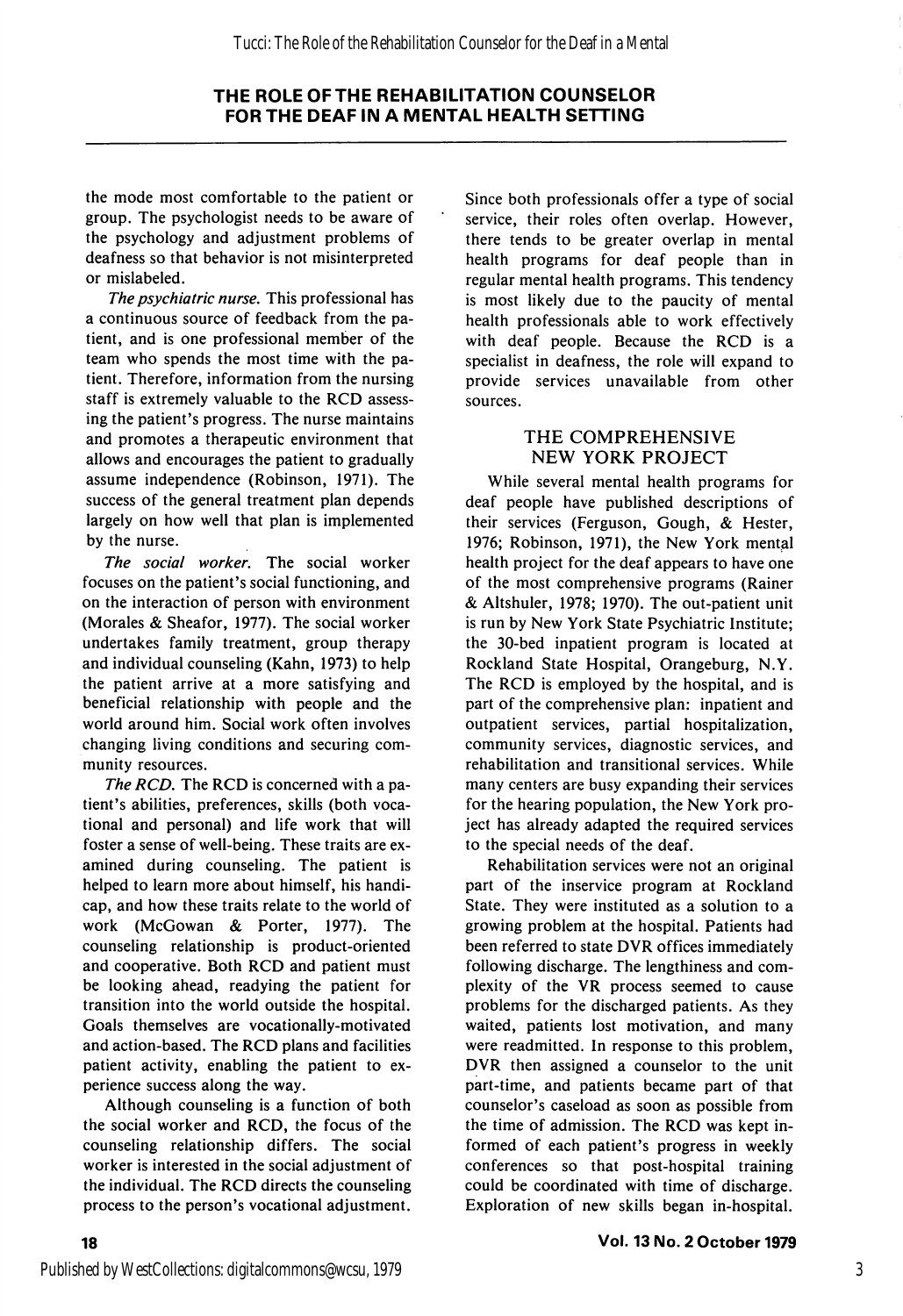The RCD utilized occupational therapy to set up short-term, attainable goals and to motivate the patient to work in the pre-vocational period. Through OT, the patient started to develop better attention span and ability to concentrate. Patients were at different stages of the VR process upon discharge, but the usual time lag between discharge and VR placement was kept to a minimum. In the New York Project, the RCD heads the rehabilita tion team, and is ultimately responsible for coordinating the rehabilitative progress of the patient. Contact is made at least once a month with both the staff social worker and DVR.

# COMMUNITY ORGANIZATION

In areas without special programs for the deaf, the RCD has much opportunity for com munity organization. The RCD may be the only professional aware of the special needs of the deaf in that community, and as such, can be a powerful force in deaf community development (Schein, 1976). Suitable support systems should be prioritized and established gradually. Meeting with deaf professionals, and professional and civic organizations can provide input, motivation and support neces sary to set up rudimentary services. The role of an RCD widens considerably in locales that do not offer mental health services for deaf peo ple, or that offer fledgling programs. Here the RCD assumes more active inservice education of the mental health team, both professional and ancillary.

The present author suggests two standards by which the effectiveness of a mental health program for the deaf can be measured. One is simply the expressed approval of the deaf com munity, by organizational voting procedure, or informal correspondence. The second measure is an increase in the number of deaf people, or percentage population, using the new services. The RCD could play a major role in disseminating information about these ser vices. Encouraging participation by the deaf community and stimulating feedback are other RCD functions in community organization.

#### ADVANTAGES OF RCD SERVICES IN THE MENTAL HEALTH SETTING

Efficiency. The period between a patient's discharge and the start of rehabilitative ser-

vices can be frustrating and wasteful. Inhospital insutitution of these services minimizes this period. The time factor is very important with patients who have handicaps in addition to deafness, and who ordinarily re quire extended evaluations. As staff member in a hospital, clinic, or community mental health center, the RCD is the tie-in with Voca tional Rehabilitation. Vocational preparation can begin in-hospital by planning and creating activities for the patient that are purposeful and realistic. The patient can start to experi ence the advantages and difficulties of auton omy at his own speed, dealing with problems as they arise. Also, the "live" evaluation could be more effective in choosing patient goals. Outpatient facilities could offer RCD services as a type of Vocational Rehabilitation outreach, minimizing the confusion a patient usually experiences in seeking various kinds of help from different agencies.

Service continuity. For any program, the RCD should know how the entire process of hospitalization, treatments, therapy and train ing affect the patient. Similarly, the patient should know there is someone who is coordi nating his rehabilitation, and who will continue these services for a time following dis charge. This provision of a continuity of ser vices should be differentiated from purely ad ministrative duties. Instead, it implies a caring relationship, as well as understanding of the intrapsychic, interpersonal, sociocultural and economic factors that may affect the person's behavior (Thoreson & Tully, 1971).

The main concern of the mental health team is the deaf person's returning to the com munity. Many job-adjustment problems will have causes related to mental health. The RCD has a key role in this final aspect of a deaf per son's rehabilitation, and can oversee the case to its resolution. The ultimate goal of rehabilitation is reached when the patient assumes a practical and satisfying responsibili ty for his life. Patient motivation is a factor in achieving this goal. Success equally depends upon the dedication, skills and cooperation of all team members, as well as types of services available to the patient. Efforts to institute and maintain a rehabilitation team in mental health programs for the deaf will ensure quality in these programs, even as their numbers increase.

4